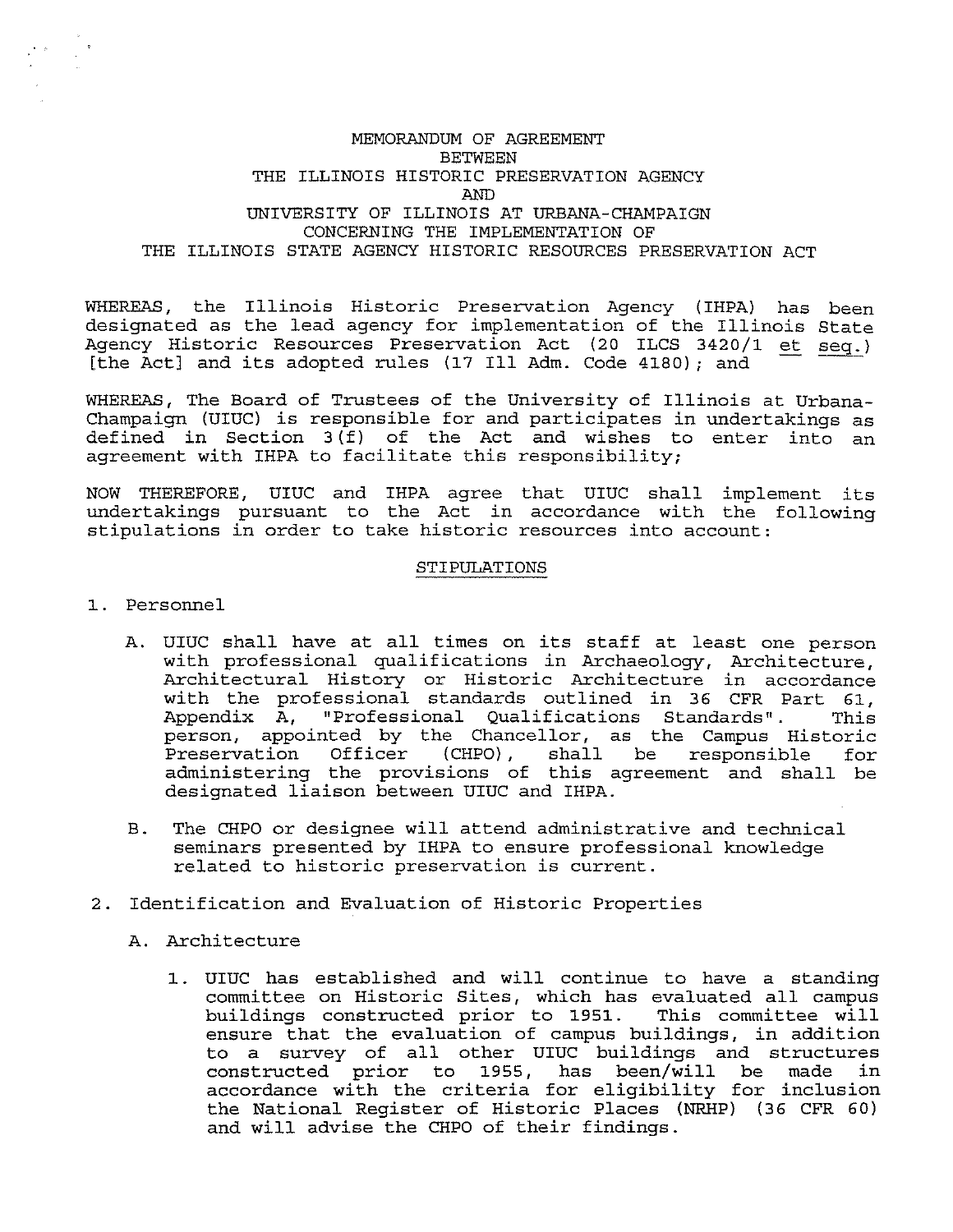- 2. The CHPO will advise IHPA of UIUC's opinion on National Register eligibility for all pre-1955 buildings, including reasons for this opinion and the opinion of the committee. IHPA will consider these opinions in making its decision concerning eligibility.
- B. Archaeology

 $\frac{1}{\sqrt{2}}\left(1-\frac{1}{2}\right)\left(1-\frac{1}{2}\right)^{\frac{1}{2}}$ 

- 1. UIUC will undertake and complete an archaeological reconnaissance survey (Phase I) of all UIUC lands potentially to be disturbed for UIUC undertakings as defined under Section 2 of the Act to identify archaeological resources. These surveys shall be conducted in consultation with the IHPA and in a manner consistent with the Illinois State Historic Preservation Office Guidelines for Archaeological Reconnaissance Surveys/Reports. findings shall be submitted to the IHPA for review and approval.
- 2. Phase II archaeological evaluations will be undertaken by UIUC at all archaeological sites determined by IHPA to be potentially eligible for listing on the NRHP if UIUC determines that it will pursue ground-disturbing undertakings in these areas. The Phase II methodology shall be formulated in consultation with the IHPA to ensure adequacy of the testing program. A report of the Phase II findings shall be submitted to the IHPA for review and approval.
- 3. If after a Phase II evaluation is completed archaeological sites within the surveyed area are determined eligible for listing on the NRHP, any eligible site that cannot be avoided by ground disturbing undertakings must undergo data recovery excavation prior to the initiation of the undertaking. With evidence that contractual arrangements have been made for lab analysis, final report, and curation, UIUC may proceed with the undertaking as soon as the final data recovery is completed.
- 4. An archaeological management plan shall be developed and implemented by UIUC for all archaeological sites determined by IHPA to be eligible or potentially eligible for listing on by infired be diffinite of podditailly diffinite for fiberng on<br>the NRHP. This management plan shall include, but is not limited to, data recovery of archaeological materials and/or preservation in situ in a protected environment.
- 5. Prior to completion of the archaeological investigations and management plan, any undertaking conducted by UIUC, with the exception of those undertakings listed under Stipulation 4 of this Agreement, shall be reviewed on an individual basis for their effect on archaeological resources present on UIUC lands.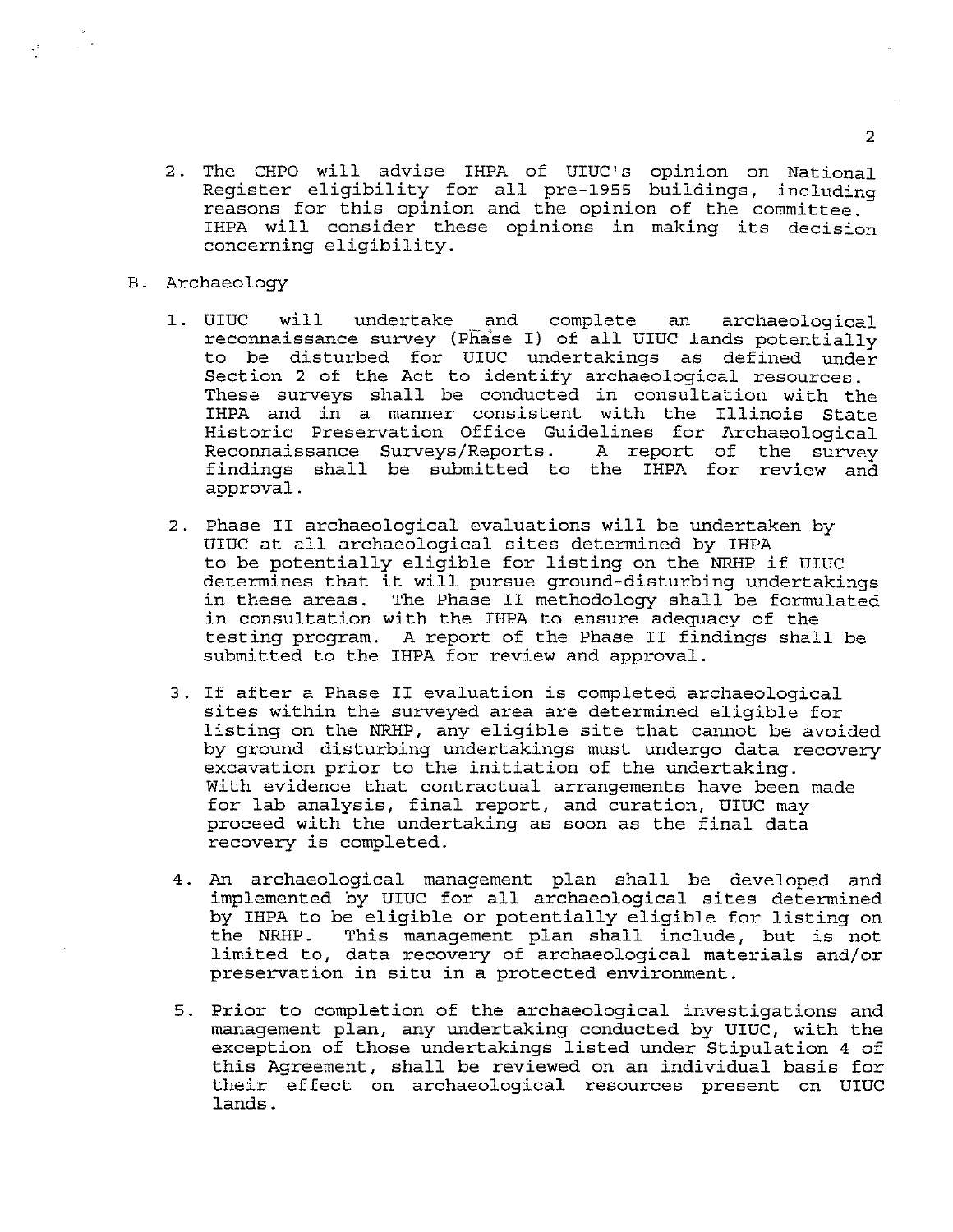- 6. This Agreement shall be a general permit to conduct archaeological and paleontological investigations on UIUC lands as required by the Archaeological and Paleontological<br>Resources Protection Act (APRPA), [20 ILCS 3435/. 01 et seq.] Resources Protection Act (APRPA), [20 ILCS 3435/. 01 et seq.]<br>in lieu of the issuance of individual permits when the project is being reviewed by the IHPA pursuant to the Act.
- 7. This agreement does not constitute a permit or authorization to excavate burials subject to the Human Skeletal Remains Protection Act (HSRPA) [20 ILCS 3440/. 01 et seq.].
- 8. UIUC shall ensure that all materials and records resulting from the archaeological investigations on public lands are curated at the Illinois State Museum pursuant to Section 7 of 20 ILCS 3435.
- 9. If during any undertaking, archaeological resources are discovered, UIUC agrees that activities affecting the discovered archaeological resource shall be discontinued until consultation with the IHPA pursuant to the Act is completed. Notification to the IHPA shall be within 72 hours of discovery and shall be the responsibility of the UIUC CHPO.
- 3. Undertakings Requiring Review

These projects include the following types of undertakings. The UIUC will submit a description of the undertaking with maps, photographs and addresses, as applicable, to IHPA for review and comment pursuant to Paragraph 4(a) of the Act.

A. Rehabilitation

Projects affecting buildings, structures or sites on or eligible for the NRHP shall be undertaken in accordance with the recommended approaches of the Secretary of Interior's Standards for Rehabilitation and Guidelines for Rehabilitating Historic Buildings" (Standards) . These plans will be sent to IHPA for review and comment. IHPA shall have 30 days for review.

- B. Additions and New Construction
	- 1. Additions to buildings on or eligible for listing on the NRHP shall be designed to adhere to the Standards and the Preservation Brief #14 (New Exterior Additions to Historic preliminary design and outline specifications for these additions will be submitted to IHPA for review. The IHPA will provide written comments within 30 working days.
	- 2 . The CHPO will follow the procedures outlined in Rules for Review of State Agency Undertakings (17 Ill. Adm. Code 4180) if the IHPA does not concur with the project described.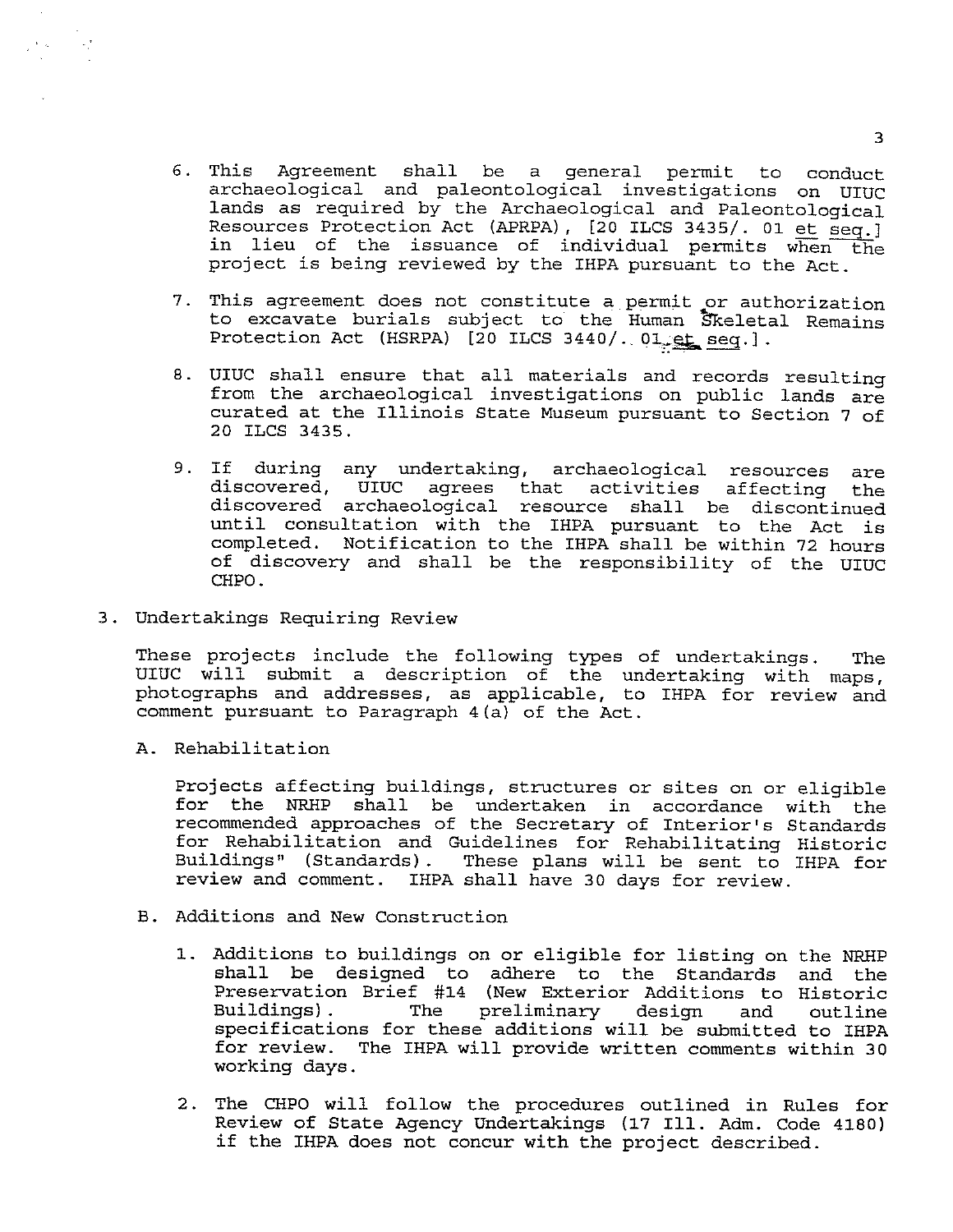- 3. Any new construction will be reviewed by IHPA for its effect on historic properties.
- C. Demolition
	- 1. If the proposed work requires demolition of all or any part of any buildings, structures, or sites on or eligible for listing on the NRHP, the CHPO shall provide the IHPA location maps, description of property, reasons for demolition, photographs of principal elevations, and alternatives considered including reasons for their rejection.
	- 2. IHPA will provide written comments within 30 days.
	- 3. If IHPA agrees to demolition, the property will be documented in accordance with the Illinois Historic American Building Survey/Historic American Engineering Record (IL HABS/HAER)<br>Standards and Guidelines accepted by IHPA prior to Standards and Guidelines accepted by IHPA prior to demolition.
	- 4. If IHPA disagrees with the need for the proposed demolition, the rules found in 17 Ill. Adm. Code 4180.400 shall be followed.
- D. Land and Building Acquisition

Any new land or buildings acquired by the UIUC shall be reviewed for potential eligibility for listing on the NRHP.

E. Agricultural leases or UIUC Agricultural Use

All UIUC lands which are under agricultural leases or are in agricultural use shall be reviewed by IHPA for the possible effect of these practices on historic resources should any exist on the property. If any agricultural practices undertaken by UIUC or its leases would extend the depth of the plow zone or otherwise harm resources, archaeological surveys shall be conducted in accordance with Stipulation 2B prior to continuing with standard operations.

F. General Ground Disturbance

Any ground disturbing activities not excluded under Stipulation 4 of this agreement.

- 4. Undertakings Having No Effect
	- A. The following actions will be considered to have no effect on historic properties and need not be submitted individually to IHPA for review:
		- 1. Utilities repair and alteration projects such as water, sewer, steam distribution, electrical, tele-communications, radio, televisions, and heating fuel projects within previously disturbed right-of-way.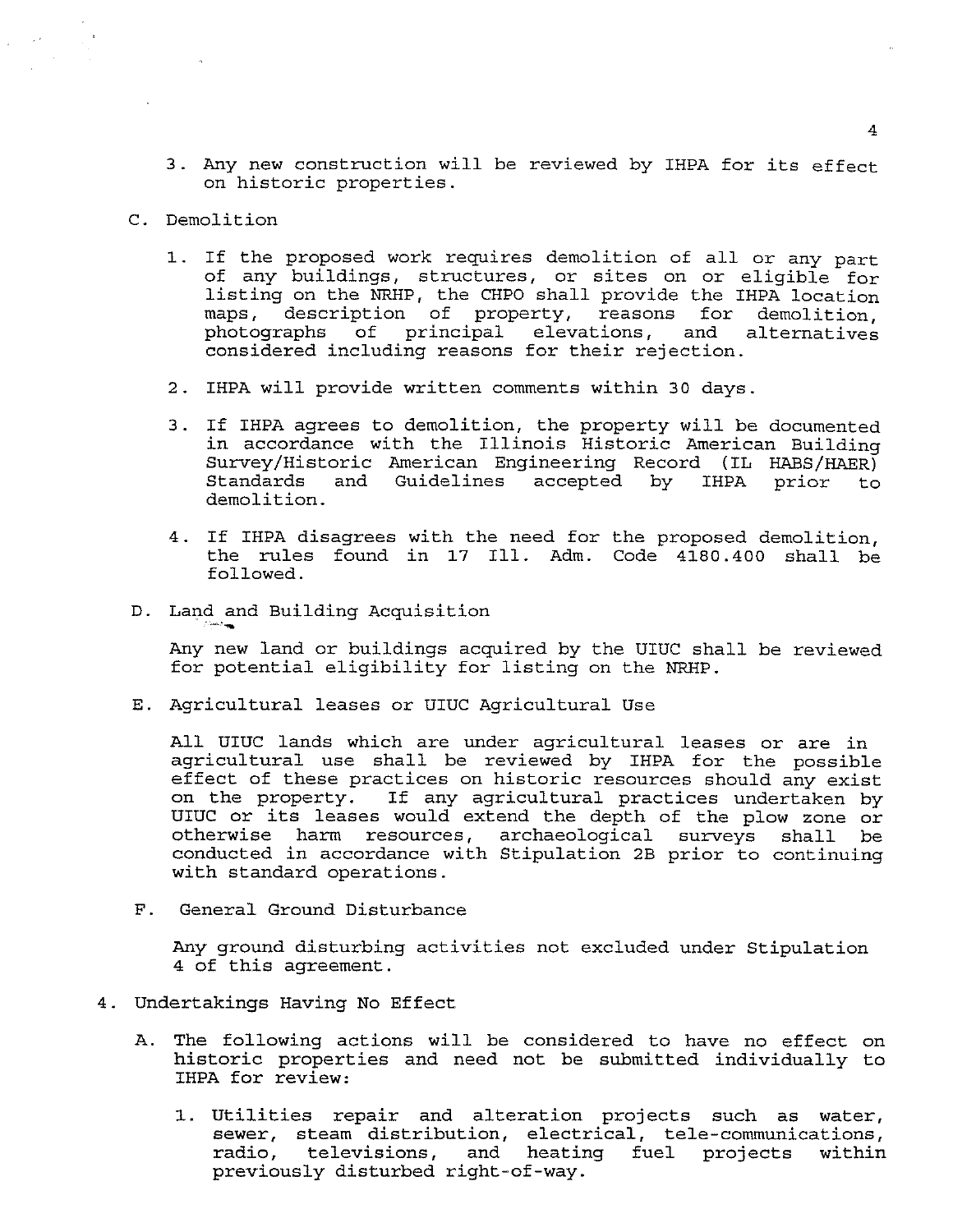- 2. Heating, ventilation, air conditioning (HVAC) and communication network maintenance projects.
- 3. Sidewalk, street, gutter, bikeway, vehicle parking repair and realignment within previously disturbed right-of-way.
- 4. Minor repairs to roofs, windows, and chimneys will be made with materials to match the original. Replacement will only be made after it has been determined that repairs would not be economically or physically feasible.
- 5. All landscape maintenance that will not hide or detract from the historical features of the area. Landscape maintenance shall complement the existing theme of UIUC.
- 6. All maintenance painting and caulking as long as the colors chosen resemble the original or existing colors and it does not detract from the historical significance of the property.
- 7. The installation of interior or exterior storm windows will completely fill the existing opening (no filler panels are to be used) ; the method of operation and meeting rail of the storm unit will align with that of the existing window or, on the interior, a fixed piece of glazing with no intermediate members be installed; the colors of the storm units will match that of the existing adjacent members.
- 8. Replacement or modification of non-original lighting fixtures or systems that will not alter or detract from the historical significance of the surrounding features.
- 9. Repair and modification activities to buildings constructed after 1951.
- B. For these projects, the UIUC's Operation & Maintenance Division will keep a record consisting of a work write up. This record shall be open for IHPA review during normal working hours.
- C. It is understood that the above actions "having no effect" shall not occur within 50' of any known human burial site or grave marker as defined pursuant to the Human Skeletal Remains Protection Act (20 ILCS 3440/0.01 et seq.), or where an unevaluated archaeological site, NRHP listed archaeological site or potentially eligible NRHP archaeological site has been identified.
- 5. Monitoring and Oversight
	- A. This agreement shall remain in effect for state fiscal years 2001-2006. At that time, it shall be reviewed for possible modification and extension.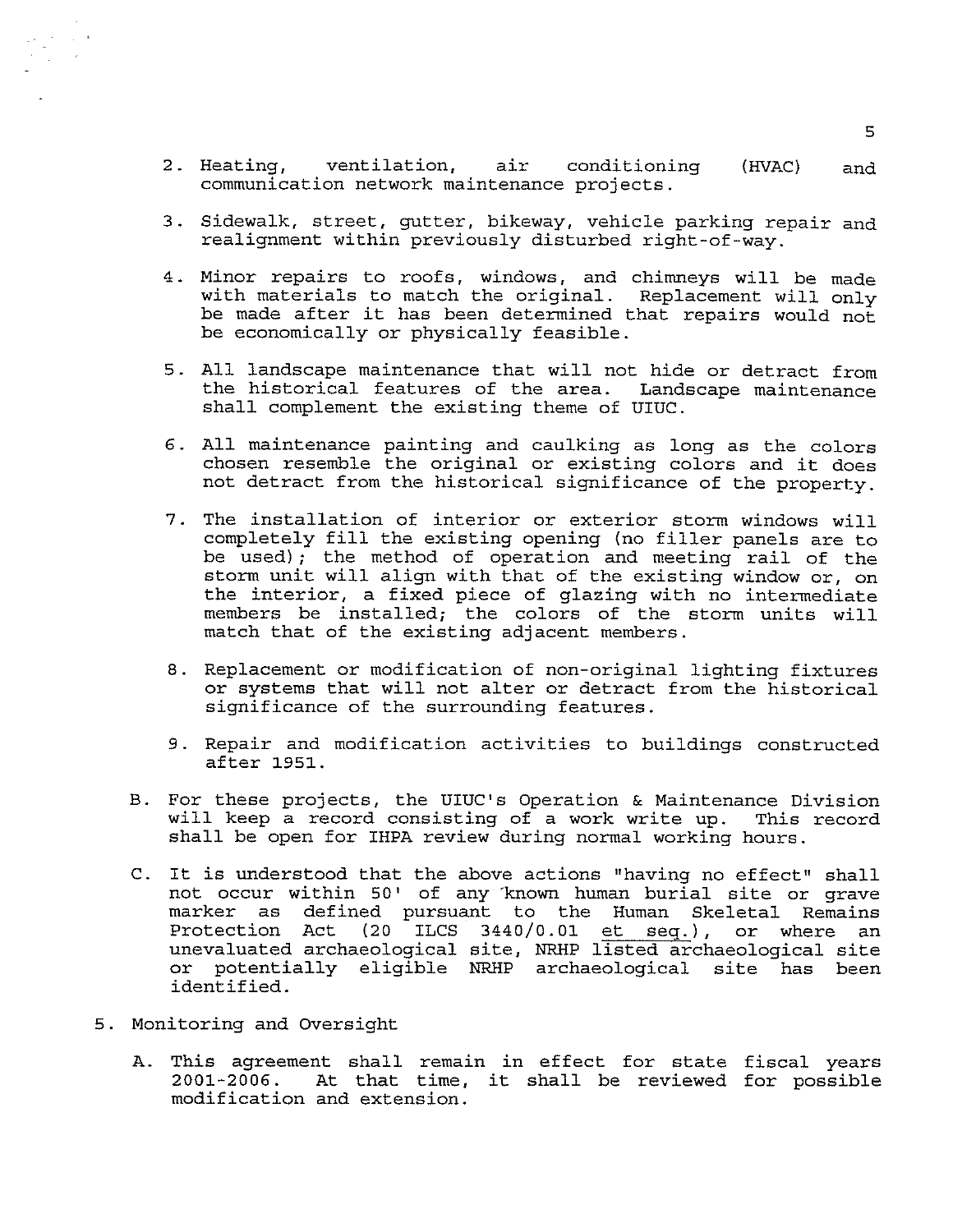- B. Periodically, IHPA shall perform on-site inspections of UIUC's undertakings and review undertaking files and localized record keeping ensuring all conditions of this agreement are being met.
- C. Should any dispute arise between IHPA and UIUC regarding any actions proposed pursuant to this Memorandum of Agreement, IHPA and UIUC will consult to resolve the dispute. If either IHPA or UIUC determines that the dispute can not be resolved through consultation, the subject of the dispute shall be resolved in accordance with the procedures outlined in 17 Ill Administrative Code, Chapt. VI, Sections 4180.400, 4180.450 and 4180.500. UIUC's responsibility to carry out all actions under this agreement, that are not subject of the dispute, will remain unchanged.
- D. Either party to this agreement may request that it be amended during its term of effect. To amend this agreement, IHPA and UIUC will consult on the proposed amendment, draft agreed upon language, insert the language into the proper section or create any new sections necessary and be signatories to the amended document.
- E. This agreement may be revoked by either party at any time provided 90-day notice is given to the other party. In such instance, the regular procedures for compliance with the law shall apply.

Execution of this agreement and carrying out its terms evidences that UIUC has initiated adequate procedures for compliance with the Illinois State Agency Historic Resources Preservation Act.

IN WITNESS WHEREOF, IHPA and UIUC hereto have executed this agreement in  $\pi$  . The conterparts all as of the  $\frac{1}{22}$ ,  $\frac{1}{2}$  day of <u>Aucenher</u>, 200**0**.

ILLINOIS HISTORIC PRESERVATION AGENCY

Magerna Susan Moore<br>Susan Mogerman, Director

6